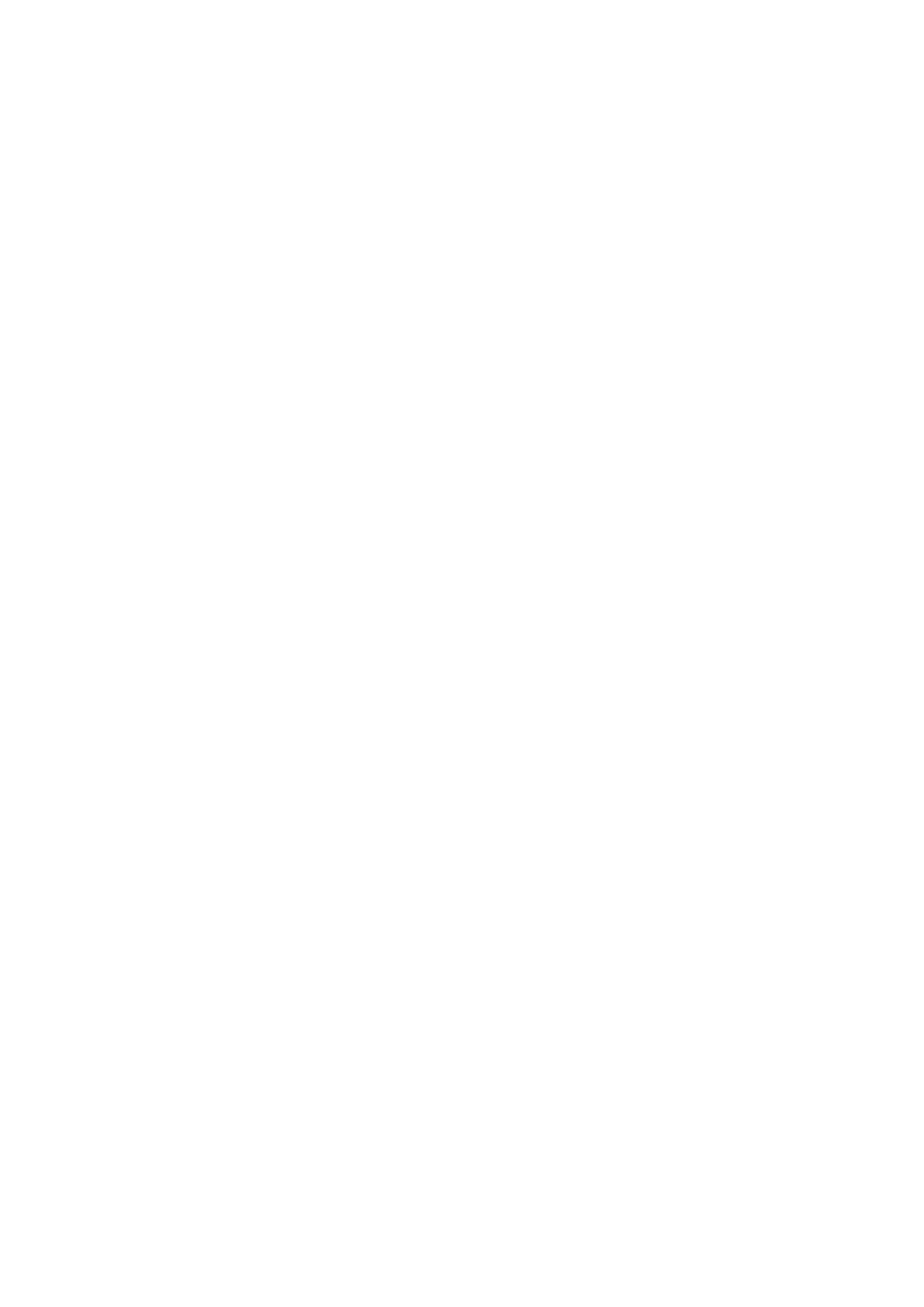### **Exhibitor Awards For 2021 Winter Fair Division Horses:- Welsh Part-bred**

**From (177) Colt, Filly Or Gelding Foal, Calculated At Maturity Not Exceeding 148cm.**

**To (181) RWAS rosette, WPCS Bronze Medal and £100 for the Champion Exhibit in this Section. RWAS rosette and £50 for the Reserve Champion.** *02 Dec 2021 at 09:40*

| Class 177               | Colt, Filly Or Gelding Foal, Calculated At Maturity Not |
|-------------------------|---------------------------------------------------------|
| <b>Exceeding 148cm.</b> |                                                         |

|                | <b>Held (29 Nov 2021)</b> |           |                              |
|----------------|---------------------------|-----------|------------------------------|
| Place          | Exhibitor                 | Catalogue | <b>Animal Name</b>           |
|                | Mrs V C Thomas            | 789       | <b>MOUNT PLEASANT SILVER</b> |
| <b>CHARM</b>   |                           |           |                              |
| 2              | Ms Dawn Lee               | 783       | <b>BARDWELL ARABESQUE</b>    |
| 3              | Miss Kris Osbourne        | 758       | <b>SEPYCOE PIPPY</b>         |
| LONGSTOCKING   |                           |           |                              |
| $\overline{4}$ | Mrs Mel James             | 781       | <b>DUKE OF AMETHYST</b>      |
| 5              | Miss Debara Kersey        | 782       | <b>SENATEVIEW MAGUIRE</b>    |
| 6              | Mrs Jocelyn Price         | 787       | <b>COURTWAY AOUARIUS</b>     |

# **Exceed 148cm.**

#### **Class 178 Colt, Filly Or Gelding Foal, Calculated At Maturity To**

#### **Held (29 Nov 2021)**

| Place            | Exhibitor                | Catalogue | <b>Animal Name</b>          |
|------------------|--------------------------|-----------|-----------------------------|
|                  | R & J Evans              | 793       | YSTWYTH SPECIAL             |
| <b>EDITION</b>   |                          |           |                             |
| 2                | Mr Eurig Eynon           | 795       | <b>HATTERALL SANDY SHAW</b> |
| 3                | Miss Hanna Bertorelli    | 792       | <b>BWTH NIGHT FEVER</b>     |
| $\overline{4}$   | Mrs Marie Boasmen        | 745       | <b>SORRELCOURT</b>          |
| <b>VIEWPOINT</b> |                          |           |                             |
| .5               | Miss B Lovell - Williams | 798       | <b>STARWARD CHRISTMAS</b>   |
| IN APRIL         |                          |           |                             |
| 6                | Mrs Sarah Friswell       | 752       | <b>HEATHWELL BEOWULF</b>    |
|                  |                          |           |                             |

#### **Class 179 Yearling Colt, Filly Or Gelding, Calculated At Maturity Not**

#### **To Exceed 148cm.**

|                     | <b>Held (29 Nov 2021)</b> |           |                         |
|---------------------|---------------------------|-----------|-------------------------|
| Place               | Exhibitor                 | Catalogue | <b>Animal Name</b>      |
| $\mathbf{1}$        | Mrs E A Hampson           | 803       | TRINDOD CELTIC-LORD     |
| 2                   | Miss Eirian Wyn Williams  | 807       | <b>RIANWYN PRINCESS</b> |
| <b>CHARLOTE</b>     |                           |           |                         |
| 3                   | Mrs D L Partridge         | 806       | <b>ROSEDALE BURMESE</b> |
| $\overline{4}$      | Richard & Tammy Burge     | 764       | <b>MOORFARM BOWMAN</b>  |
| 5                   | Cameron Brady             | 763       | <b>OUARANTINESS</b>     |
| <b>CORONOCASTER</b> |                           |           |                         |
| 6                   | Miss Eleanor Joseph       | 805       | RONAELE APHRODITE       |

# **Exceed 148cm.**

#### **Class 180 Yearling Colt, Filly Or Gelding, Calculated At Maturity To**

|                    | <b>Held (29 Nov 2021)</b>        |                  |                                |
|--------------------|----------------------------------|------------------|--------------------------------|
| Place              | Exhibitor<br>Jessica Goldsworthy | Catalogue<br>810 | Animal Name<br>PENSTRUMBLY THE |
| <b>ILLUSIONIST</b> | Mrs Glenys Owen                  | 812              | <b>ABERMENAI LADY</b>          |
| <b>MILLION</b>     | Mrs Lilian Dale                  | 808              | <b>CARALEE SATELITEO</b>       |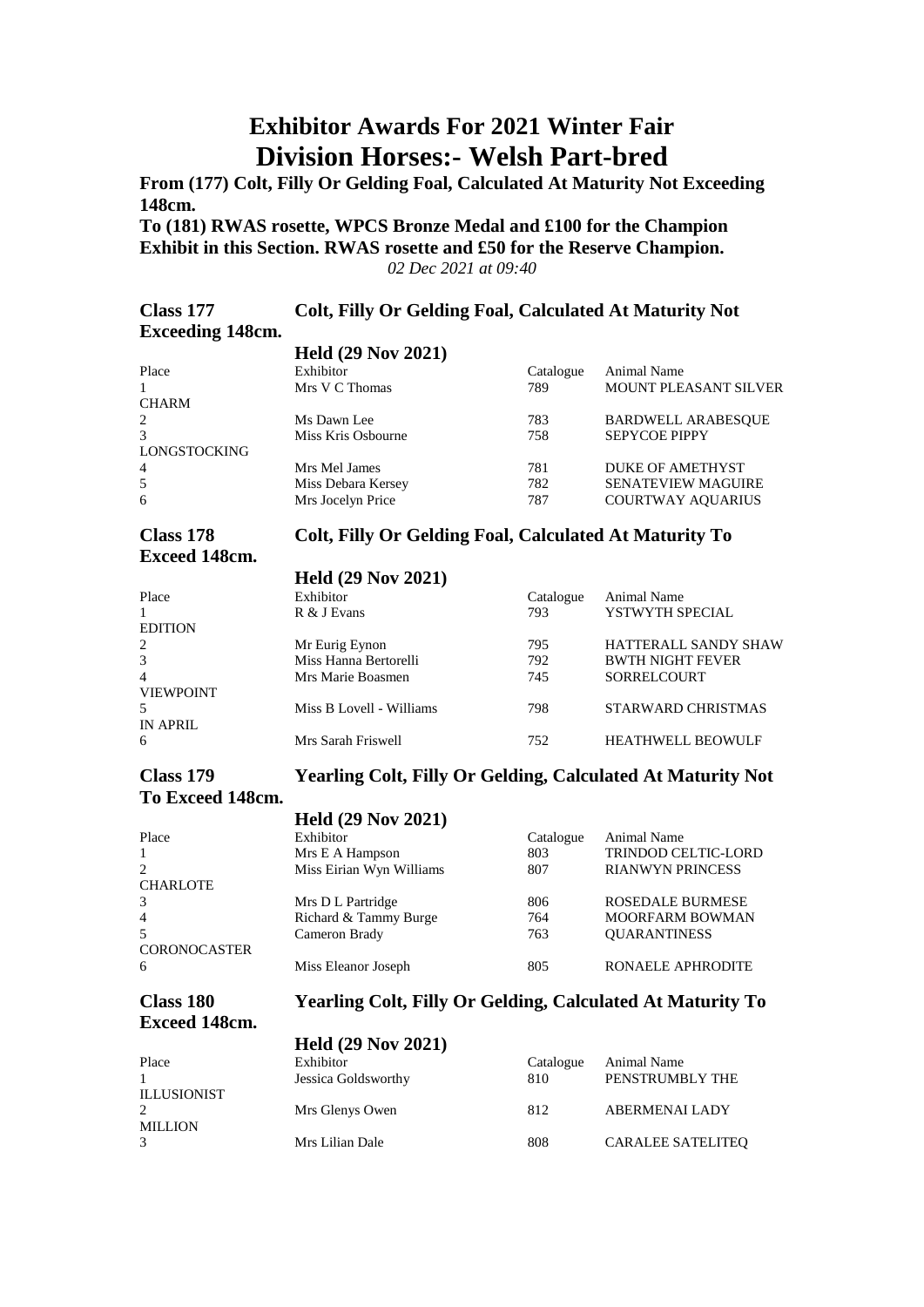#### **Class 181 RWAS rosette, WPCS Bronze Medal and £100 for the Champion Exhibit in this Section. RWAS rosette and £50 for the Reserve Champion.**  $H = 11(20 \text{ N} - 2021)$

|                    | <b>Held</b> (29 Nov 2021) |           |                              |
|--------------------|---------------------------|-----------|------------------------------|
| Place              | Exhibitor                 | Catalogue | Animal Name                  |
|                    | Jessica Goldsworthy       | 810       | PENSTRUMBLY THE              |
| <b>ILLUSIONIST</b> |                           |           |                              |
| 2                  | Mrs V C Thomas            | 789       | <b>MOUNT PLEASANT SILVER</b> |
| CHARM              |                           |           |                              |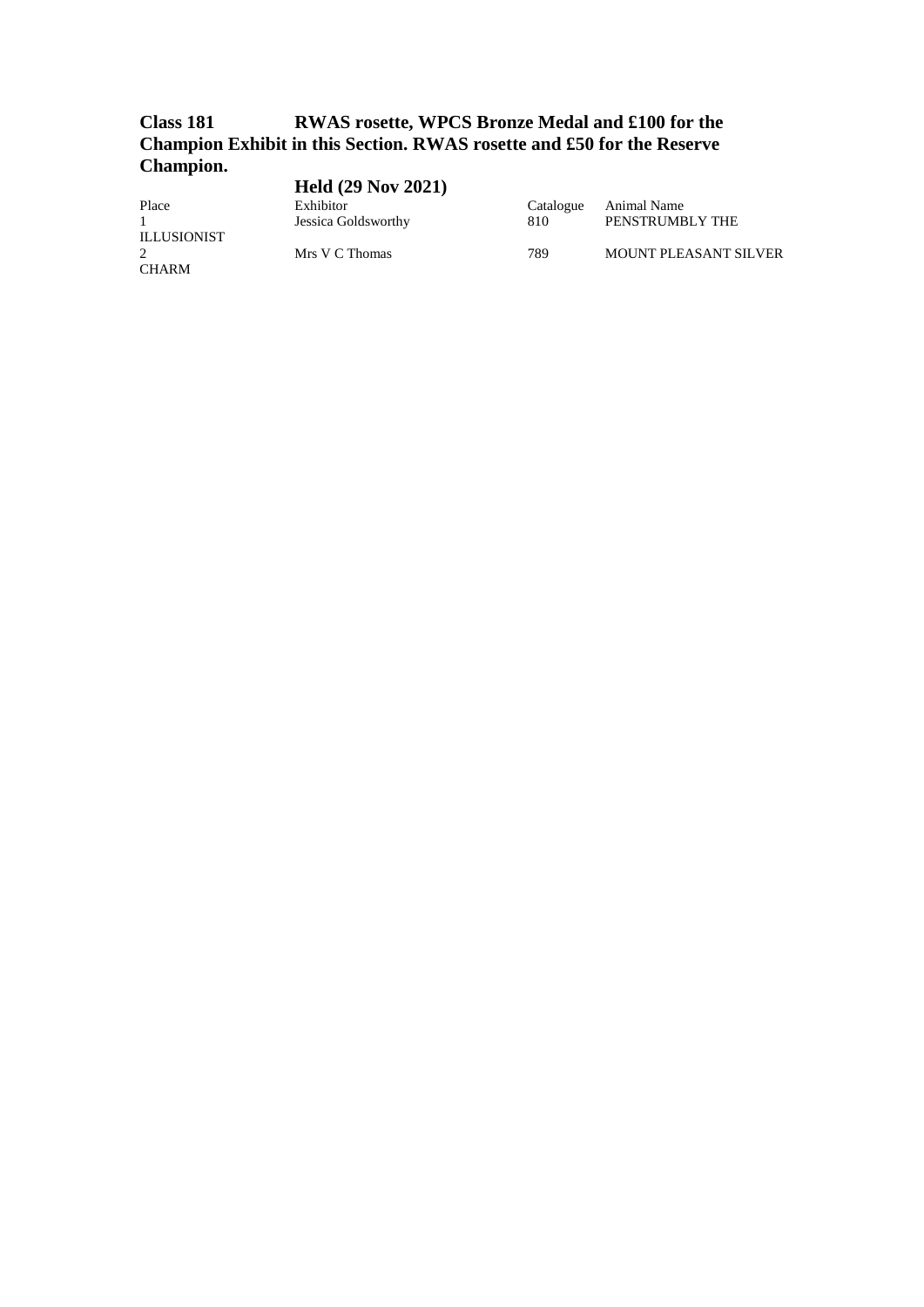### **Exhibitor Awards For 2021 Winter Fair Division Horses:- Welsh Mountain Ponies**

**From (182) Colt Foal.**

**To (186) RWAS rosette, WPCS Bronze Medal and £100 for the Champion Exhibit in this Section. RWAS rosette and £50 for the Reserve Champion.**

*02 Dec 2021 at 09:40*

| <b>Class 182</b>     | <b>Colt Foal.</b>                 |                  |                             |
|----------------------|-----------------------------------|------------------|-----------------------------|
|                      | <b>Held (29 Nov 2021)</b>         |                  |                             |
| Place                | Exhibitor                         | Catalogue        | Animal Name                 |
| 1                    | A & D T Oldroyd & Williamson      | 845              | <b>DANASH PRAYTELL</b>      |
| $\overline{c}$       | Mr R Wilson and Miss G Morris     | 855              | <b>ROCKYVIEW WELSH</b>      |
| <b>SOLDIER</b>       |                                   |                  |                             |
| 3                    | Mrs Lisa Barsoum - Allen          | 815              | ASSENDONS LOVESTRUCK        |
| 4                    | Jones-evans Family                | 836              | <b>ISLYN RINGO</b>          |
| 5                    | Mr John Loudon                    | 839              | <b>MARSH CALIGULA</b>       |
| 6                    | Mrs Joan Eggleton                 | 824              | <b>HOPE TAFFRYN</b>         |
| 7                    | Rhys Freeman                      | 826              | <b>FOUROAKS SKYFALL</b>     |
| 8                    | Mrs Liz Hampton                   | 830              | <b>LINGARDSWOOD</b>         |
| <b>POLDARK</b>       |                                   |                  |                             |
| Class 183            | <b>Filly Or Gelding Foal.</b>     |                  |                             |
|                      | <b>Held (29 Nov 2021)</b>         |                  |                             |
| Place                | Exhibitor                         | Catalogue        | Animal Name                 |
| $\mathbf{1}$         | Jones-evans Family                | 883              | ISLYN BLODEUWEDD            |
| $\overline{c}$       | <b>Miss Lucy Morris</b>           | 894              | <b>BORDERVALLEY</b>         |
| <b>CALENDAR GIRL</b> |                                   |                  |                             |
| 3                    | Danaway Stud                      | 865              | <b>IDYLLIC PEARL ROSE</b>   |
| 4                    | Miss G Morris                     | 893              | ROCKYVIEW WELSH DOLL        |
| 5                    | Miss Lowri Reed                   | 899              | DE WEYERDS HELENA           |
| 6                    | Miss Jenna L Dart                 | 866              | <b>ISLYN LODES</b>          |
| <b>Class 184</b>     | <b>Yearling Colt.</b>             |                  |                             |
|                      | <b>Held (29 Nov 2021)</b>         |                  |                             |
| Place                | Exhibitor                         | Catalogue        | Animal Name                 |
| 1                    | Sam Morsley                       | 921              | <b>ILAR DAKOTA</b>          |
| 2                    | Mr C Dawson and Mr I Williams     | 914              | RHYDYFELIN SIABOD           |
| 3                    | Mr S Anderson                     | 913              | THISTLEDOWN THE ICE         |
| <b>KING</b>          |                                   |                  |                             |
| 4                    | A & D T Oldroyd & Williamson      | 922              | <b>IDYLLIC SPECTRE</b>      |
| 5                    | Mrs G Farrow                      | 915              | WAITWITH JUST JODIE         |
| 6                    | Linda Harries                     | 931              | <b>HOPE SUPER STAR</b>      |
| Class 185            | <b>Yearling Filly or Gelding.</b> |                  |                             |
|                      | <b>Held (29 Nov 2021)</b>         |                  |                             |
| Place                | Exhibitor                         |                  | Animal Name                 |
| 1                    | William Keith Hughes              | Catalogue<br>935 | BRYNODYN SYMPHONY-          |
| <b>ANN</b>           |                                   |                  |                             |
| 2                    | J R Williams                      | 950              | <b>TIRLAS SHIRLEY JONES</b> |
| 3                    | Mr Sandy Anderson                 | 926              | THISTLEDOWN LULLABY         |
| 4                    | Rhys Freeman                      | 929              | PENUAL SAVANNAH             |
| 5                    | Abbie Devenney                    | 928              | POPSTER PIKACHU             |
| 6                    | Mrs T K Jones                     | 937              | <b>NANTFFORCHOG BLUE</b>    |
| <b>FELICIA</b>       |                                   |                  |                             |
|                      |                                   |                  |                             |

**Class 186 RWAS rosette, WPCS Bronze Medal and £100 for the Champion Exhibit in this Section. RWAS rosette and £50 for the Reserve Champion. Held (29 Nov 2021)**

|       | Heid (29 Nov 2021) |                       |
|-------|--------------------|-----------------------|
| Place | Exhibitor          | Catalogue Animal Name |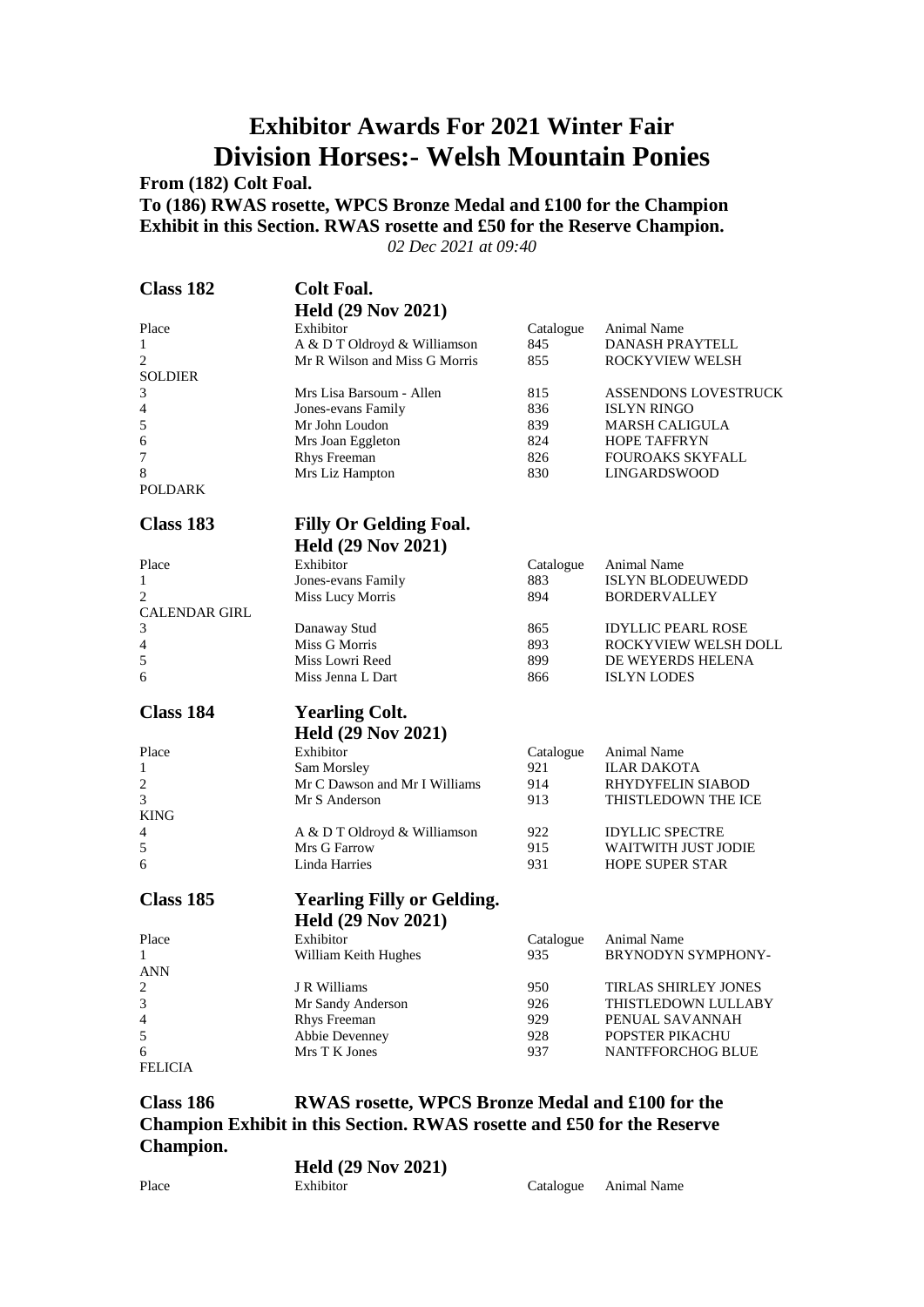|     | Sam Morsley          | 921 | ILAR DAKOTA        |
|-----|----------------------|-----|--------------------|
|     | William Keith Hughes | 935 | BRYNODYN SYMPHONY- |
| ANN |                      |     |                    |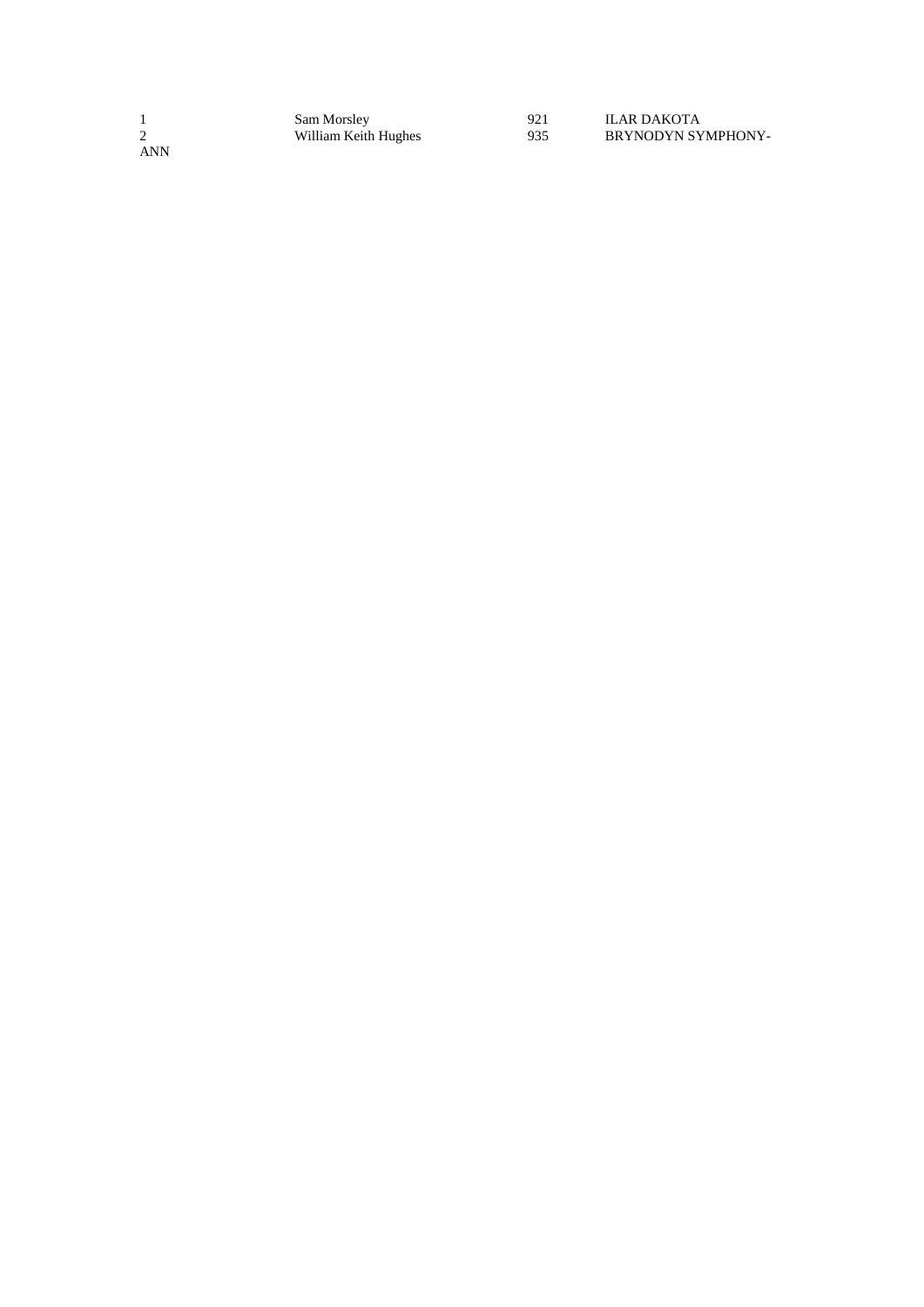### **Exhibitor Awards For 2021 Winter Fair Division Horses:- Welsh Ponies**

**From (187) Colt Foal.**

**To (191) RWAS rosette, WPCS Bronze Medal and £100 for the Champion Exhibit in this Section. RWAS rosette and £50 for the Reserve Champion.**

*02 Dec 2021 at 09:40*

| Class 187           | <b>Colt Foal.</b>                 |           |                              |
|---------------------|-----------------------------------|-----------|------------------------------|
|                     | <b>Held (29 Nov 2021)</b>         |           |                              |
| Place               | Exhibitor                         | Catalogue | Animal Name                  |
| 1                   | Mr G Williams                     | 974       | MOELGARNEDD ARAN             |
| <b>BENLLYN</b>      |                                   |           |                              |
| $\overline{c}$      | <b>Yvonne Davies</b>              | 957       | <b>CADLANVALLEY MASTER</b>   |
| - PIECE             |                                   |           |                              |
| 3                   | Mrs Liz Hampton                   | 962       | <b>WAGTAIL ENDEAVOUR</b>     |
| $\overline{4}$      | Mathew Everitt                    | 960       | <b>GLENLICHD FAIR DESIGN</b> |
| 5                   | Mr Scott Dixion                   | 959       | LLANARTH RHYTHMICAL          |
| 6                   | Julie Russell                     | 972       | <b>BRYNGWENNOL TIBERIUS</b>  |
| <b>Class 188</b>    | <b>Filly Or Gelding Foal.</b>     |           |                              |
|                     | <b>Held (29 Nov 2021)</b>         |           |                              |
| Place               | Exhibitor                         | Catalogue | Animal Name                  |
| $\mathbf{1}$        | Miss Christine Williams           | 995       | <b>BYLEY ELIZA</b>           |
| 2                   | Kerry Wainwright                  | 992       | <b>SKELLORN CRISTAL</b>      |
| 3                   | Janet & Steph Mansfield           | 987       | <b>JANPETE GOLDEN</b>        |
| SAVANNAH            |                                   |           |                              |
| 4                   | <b>Fairywood Ponies</b>           | 981       | <b>FAIRYWOOD LILIBET</b>     |
| 5                   | Mr Alexander Bogle                | 976       | <b>BUTLEIGH SEA SPRAY</b>    |
| 6                   | Mrs & Mr A & G Holt               | 983       | <b>MUSBURY</b>               |
| <b>MISDEMEANOUR</b> |                                   |           |                              |
|                     |                                   |           |                              |
| <b>Class 189</b>    | <b>Yearling Colt.</b>             |           |                              |
|                     | <b>Held (29 Nov 2021)</b>         |           |                              |
|                     | Exhibitor                         | Catalogue | Animal Name                  |
| Place               |                                   |           |                              |
| 1                   | Llanarth Stud                     | 1001      | <b>LLANARTH CONSORT</b>      |
| 2                   | Mr R G Jones                      | 1000      | <b>BUTLEIGH RED DIAMOND</b>  |
| 3                   | Mr S Anderson                     | 996       | THISTLEDOWN KINGSMAN         |
| $\overline{4}$      | Iona Watkin Jones                 | 925       | TELYNNAU DEMOCRAT            |
| 5                   | Janine Morris                     | 1002      | <b>BUNBURY SPINGBOKS</b>     |
| 6                   | Mrs. R Rees                       | 1003      | <b>DOWNLAND</b>              |
| <b>WEATHERMAN</b>   |                                   |           |                              |
| <b>Class 190</b>    |                                   |           |                              |
|                     | <b>Yearling Filly or Gelding.</b> |           |                              |
|                     | <b>Held (29 Nov 2021)</b>         |           |                              |
| Place               | Exhibitor                         | Catalogue | Animal Name                  |
| 1                   | Janet & Steph Mansfield           | 1011      | <b>JANPETE PRIM N PROPER</b> |
| 2                   | Mr & Mrs Kevin & Nicola Morgan    | 1012      | <b>BRONHEULOG PETAL</b>      |
| 3                   | <b>Fairywood Ponies</b>           | 1008      | <b>FAIRYWOOD CINDERELLA</b>  |
| 4                   | Miss Jessica R Thomas             | 1015      | <b>FAIRYWOOD ELOUISE</b>     |
| 5                   | Mrs Hazel Cornes                  | 1005      | THISTLEDOWN AMULET           |
| 6<br><b>STAR</b>    | P A Davies                        | 1006      | <b>MAYBROCK WISH APON A</b>  |
|                     |                                   |           |                              |

**Champion Exhibit in this Section. RWAS rosette and £50 for the Reserve Champion. Held (29 Nov 2021)**

|       | <b>ILCRU</b> $(47.1908.4041)$ |      |                       |
|-------|-------------------------------|------|-----------------------|
| Place | Exhibitor                     |      | Catalogue Animal Name |
|       | Llanarth Stud                 | 1001 | LLANARTH CONSORT      |
|       | Miss Christine Williams       | 995  | BYLEY ELIZA           |
|       |                               |      |                       |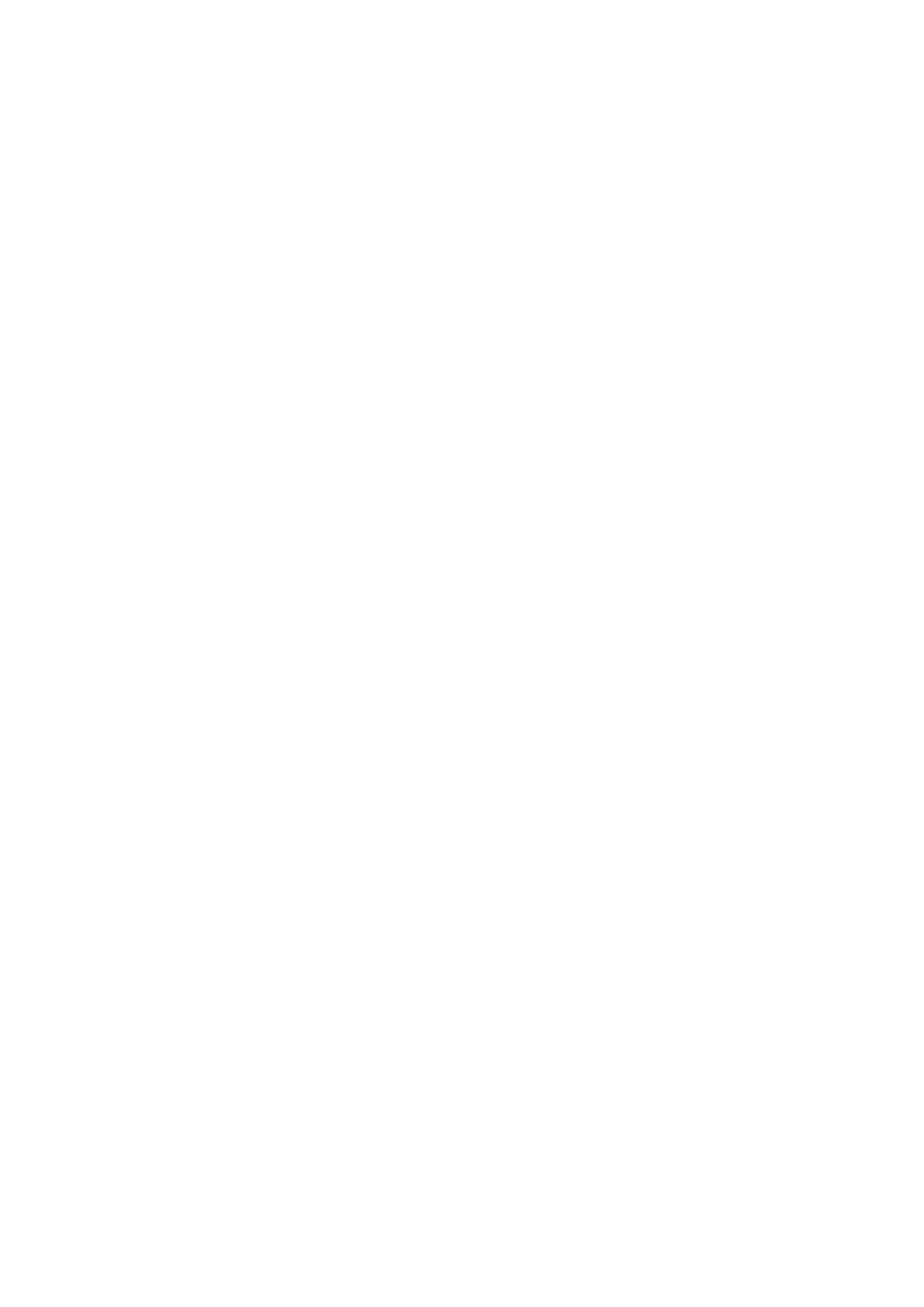### **Exhibitor Awards For 2021 Winter Fair Division Horses:- Sport Horses**

**From (192) Colt Or Filly Or Gelding Foal. To (194) RWAS rosette and £100 for the Champion Exhibit in this Section. RWAS rosette and £50 for the Reserve Champion.**

*02 Dec 2021 at 09:40*

| Class 192      | <b>Colt Or Filly Or Gelding Foal.</b> |           |                             |
|----------------|---------------------------------------|-----------|-----------------------------|
|                | <b>Held (30 Nov 2021)</b>             |           |                             |
| Place          | Exhibitor                             | Catalogue | Animal Name                 |
| -1             | Miss MARGARET Jones                   | 1021      | <b>DOLLAS SHOW GIRL</b>     |
| 2              | Miss Hanna Bertorelli                 | 792       | <b>BWTH NIGHT FEVER</b>     |
| 3              | Mr Adam Birch                         | 1017      | <b>HSS BLUE TOO</b>         |
| $\overline{4}$ | Mr Eurig Eynon                        | 795       | <b>HATTERALL SANDY SHAW</b> |
| .5             | Mrs Hilary Waterhouse Willowsway Stud |           | WILLOWSWAY MISS<br>761      |
| <b>DIOR</b>    |                                       |           |                             |
| 6              | Mrs A S Hill Cowance Stud             | 780       | PIRAN MISS MONEY            |
| <b>PENNY</b>   |                                       |           |                             |

#### **Class 193 Yearling Colt, Filly or Gelding to make a Sport Horse. Held (30 Nov 2021)**

|                | <b>Held</b> $(30 \text{ Nov } 2021)$ |           |                        |
|----------------|--------------------------------------|-----------|------------------------|
| Place          | Exhibitor                            | Catalogue | Animal Name            |
| $\mathbf{1}$   | Mrs Glenys Owen                      | 812       | <b>ABERMENAI LADY</b>  |
| <b>MILLION</b> |                                      |           |                        |
| 2              | Willowsway Stud                      | 777       | WILLOWSWAY LOVE        |
| <b>AFFAIR</b>  |                                      |           |                        |
| 3              | Mervyn Williams                      | 1028      | <b>CUDLIC CONNOR</b>   |
| $\overline{4}$ | Mrs Lilian Vaughan Thomas            | 1027      | <b>NOS DA CARIAD</b>   |
| 5              | Ms Rosita Hamar                      | 1023      | <b>HOUDINI</b>         |
| 6              | Mr Huw D Gruffydd                    | 769       | <b>CAEREINI SIANCO</b> |
|                |                                      |           |                        |

#### **Class 194 RWAS rosette and £100 for the Champion Exhibit in this Section. RWAS rosette and £50 for the Reserve Champion.**

**Held (30 Nov 2021)**

| Place          | Exhibitor<br>Mrs Glenys Owen | 812  | Catalogue Animal Name<br>ABERMENALLADY |
|----------------|------------------------------|------|----------------------------------------|
| <b>MILLION</b> |                              |      |                                        |
|                | Miss MARGARET Jones          | 1021 | <b>DOLLAS SHOW GIRL</b>                |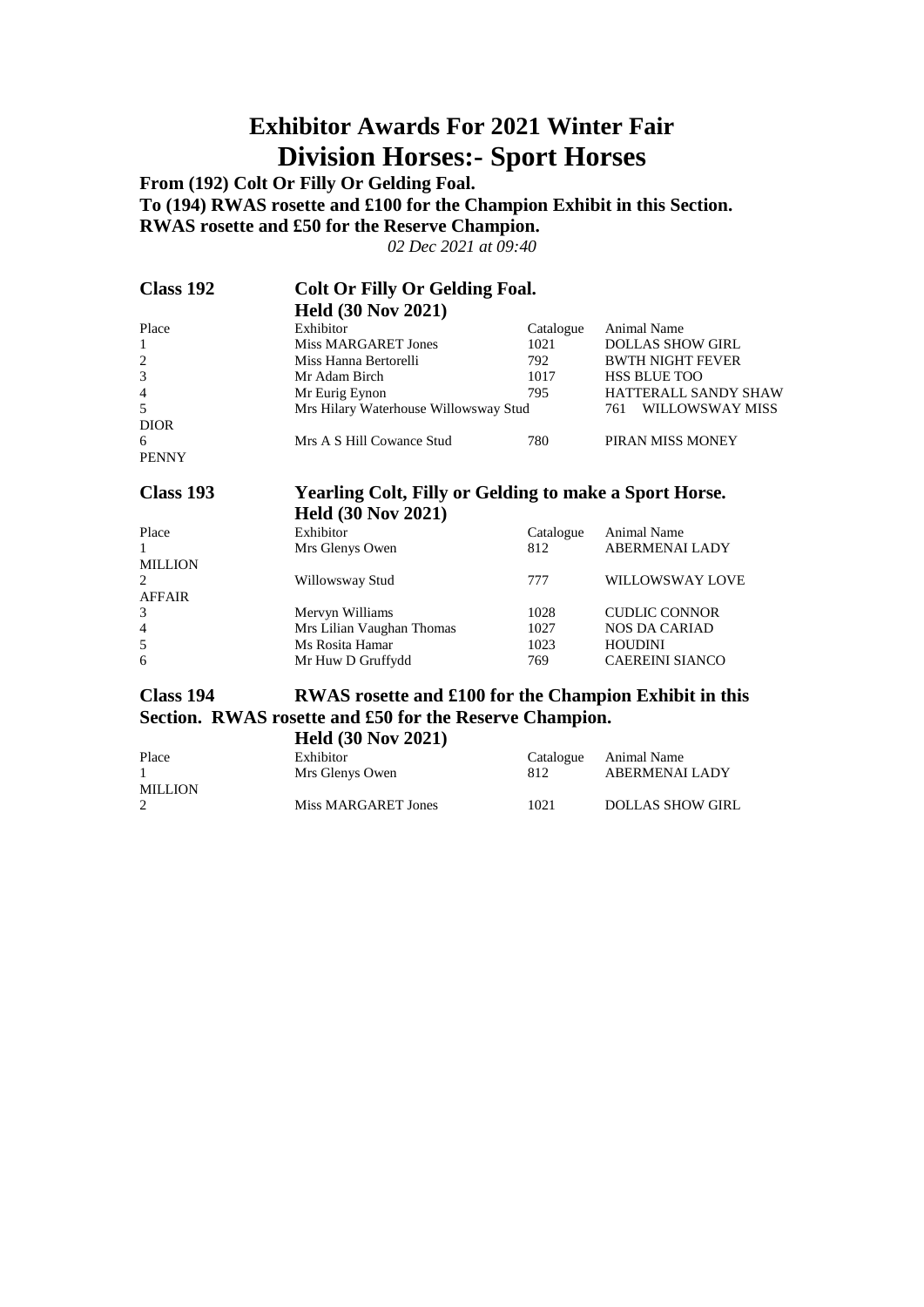### **Exhibitor Awards For 2021 Winter Fair Division Horses:- Welsh Ponies (Cob Type)**

**From (195) Colt Foal. To (199) Champion Exhibit**

| Exhibitor<br>Place<br>Catalogue<br>Animal Name<br>Mr Richard Pittman<br><b>POPSTERS DUKE OF</b><br>1047<br>1<br><b>GLOUCESTER</b><br>2<br>Miss K Jones<br>1038<br><b>TYDI ROMEO</b><br>3<br>B G Walters & Son<br>1052<br><b>TREDEG CAPTAIN</b><br><b>FRANCISCO</b><br>1050<br>POPSTERS GAMETIME<br>4<br>Miss Kathryn Stock<br>5<br>Mrs C Edwards<br>1033<br>PANTERYROD SIMPLY<br><b>RED</b><br>6<br>Mr & Mrs G & A Holt<br>1037<br>WILLGAR THE GAMBLER<br>Class 196<br><b>Filly Or Gelding Foal.</b><br><b>Held (30 Nov 2021)</b><br>Exhibitor<br>Place<br>Catalogue<br>Animal Name<br>Mr Nathan Sage<br>1078<br><b>BRYNCARNAU GLORYS</b><br>1<br><b>GIFT</b><br>2<br>Michael Cobley<br>1059<br><b>TRYFEL QUEEN OF</b><br><b>DIAMONDS</b><br><b>Ben Orchard</b><br>3<br>1073<br><b>WINDMILL TELYN</b><br>$\overline{4}$<br>Miss Catrin M Reed<br>1076<br><b>TYNGWNDWN GOLDEN</b><br><b>GEM</b><br>5<br>Thomas Parkinson<br>1075<br>RYARSH LITTLE MISS<br>TROUBLE<br>Mr & Mrs G O Williams<br>1084<br><b>CARLESS BUCKS FIZZ</b><br>6<br><b>Class 197</b><br><b>Yearling Colt.</b><br><b>Held (30 Nov 2021)</b><br>Exhibitor<br>Place<br>Animal Name<br>Catalogue<br>1098<br>Mr Dorian Lloyd<br>ORMOND BRENIN Y SER<br>1<br>Mr & Mrs N Nelson Fuller<br>1097<br>MATTSFIELD DOTHAKI<br>2<br>3<br>Miss Olivia Ohara<br>1099<br>DYCOTT JENKINSON<br>4<br>Mrs C Edwards<br>1096<br>PANTERYROD GOLD RUSH<br>5<br>Mr S Campion<br>1089<br><b>HOREB STRIKE A POSE</b><br>Miss Danielle Clarke<br><b>DUMBLES DANCER</b><br>6<br>1090<br>Class 198<br><b>Yearling Filly or Gelding.</b><br><b>Held (30 Nov 2021)</b><br>Exhibitor<br>Place<br>Animal Name<br>Catalogue<br>STANRAY MISS FLORENCE<br>1<br>Ben Orchard<br>1109<br>2<br>Miss Amy Prescott<br><b>BOMBARD PROUD SUSAN</b><br>1111<br>3<br>G Williams Gadlys Stud<br>1115<br><b>SYNOD RUBY RUBY</b><br>4<br>Miss C I Taylor<br>1112<br><b>CILMERY LADY TIFFANY</b><br>5<br>Christopher Joseph<br>1106<br>TRENEWYDD LOVE<br><b>AFFAIR</b><br>Mrs Sharon Townsend<br>6<br>1113<br>ARTIC ELEGANT LADY<br><b>Class 199</b><br><b>Champion Exhibit</b><br><b>Held (30 Nov 2021)</b><br>Exhibitor<br>Place<br><b>Animal Name</b><br>Catalogue<br>Mr Dorian Lloyd<br>1098<br>ORMOND BRENIN Y SER<br>1<br>2<br>Mr Nathan Sage<br>1078<br>BRYNCARNAU GLORYS<br>GIFT | <b>Class 195</b> | <b>Colt Foal.</b><br><b>Held (30 Nov 2021)</b> |  |
|----------------------------------------------------------------------------------------------------------------------------------------------------------------------------------------------------------------------------------------------------------------------------------------------------------------------------------------------------------------------------------------------------------------------------------------------------------------------------------------------------------------------------------------------------------------------------------------------------------------------------------------------------------------------------------------------------------------------------------------------------------------------------------------------------------------------------------------------------------------------------------------------------------------------------------------------------------------------------------------------------------------------------------------------------------------------------------------------------------------------------------------------------------------------------------------------------------------------------------------------------------------------------------------------------------------------------------------------------------------------------------------------------------------------------------------------------------------------------------------------------------------------------------------------------------------------------------------------------------------------------------------------------------------------------------------------------------------------------------------------------------------------------------------------------------------------------------------------------------------------------------------------------------------------------------------------------------------------------------------------------------------------------------------------------------------------------------------------------------------------------------------------------------------------------------------------------------------------------------------------------------------------------------------------------------|------------------|------------------------------------------------|--|
|                                                                                                                                                                                                                                                                                                                                                                                                                                                                                                                                                                                                                                                                                                                                                                                                                                                                                                                                                                                                                                                                                                                                                                                                                                                                                                                                                                                                                                                                                                                                                                                                                                                                                                                                                                                                                                                                                                                                                                                                                                                                                                                                                                                                                                                                                                          |                  |                                                |  |
|                                                                                                                                                                                                                                                                                                                                                                                                                                                                                                                                                                                                                                                                                                                                                                                                                                                                                                                                                                                                                                                                                                                                                                                                                                                                                                                                                                                                                                                                                                                                                                                                                                                                                                                                                                                                                                                                                                                                                                                                                                                                                                                                                                                                                                                                                                          |                  |                                                |  |
|                                                                                                                                                                                                                                                                                                                                                                                                                                                                                                                                                                                                                                                                                                                                                                                                                                                                                                                                                                                                                                                                                                                                                                                                                                                                                                                                                                                                                                                                                                                                                                                                                                                                                                                                                                                                                                                                                                                                                                                                                                                                                                                                                                                                                                                                                                          |                  |                                                |  |
|                                                                                                                                                                                                                                                                                                                                                                                                                                                                                                                                                                                                                                                                                                                                                                                                                                                                                                                                                                                                                                                                                                                                                                                                                                                                                                                                                                                                                                                                                                                                                                                                                                                                                                                                                                                                                                                                                                                                                                                                                                                                                                                                                                                                                                                                                                          |                  |                                                |  |
|                                                                                                                                                                                                                                                                                                                                                                                                                                                                                                                                                                                                                                                                                                                                                                                                                                                                                                                                                                                                                                                                                                                                                                                                                                                                                                                                                                                                                                                                                                                                                                                                                                                                                                                                                                                                                                                                                                                                                                                                                                                                                                                                                                                                                                                                                                          |                  |                                                |  |
|                                                                                                                                                                                                                                                                                                                                                                                                                                                                                                                                                                                                                                                                                                                                                                                                                                                                                                                                                                                                                                                                                                                                                                                                                                                                                                                                                                                                                                                                                                                                                                                                                                                                                                                                                                                                                                                                                                                                                                                                                                                                                                                                                                                                                                                                                                          |                  |                                                |  |
|                                                                                                                                                                                                                                                                                                                                                                                                                                                                                                                                                                                                                                                                                                                                                                                                                                                                                                                                                                                                                                                                                                                                                                                                                                                                                                                                                                                                                                                                                                                                                                                                                                                                                                                                                                                                                                                                                                                                                                                                                                                                                                                                                                                                                                                                                                          |                  |                                                |  |
|                                                                                                                                                                                                                                                                                                                                                                                                                                                                                                                                                                                                                                                                                                                                                                                                                                                                                                                                                                                                                                                                                                                                                                                                                                                                                                                                                                                                                                                                                                                                                                                                                                                                                                                                                                                                                                                                                                                                                                                                                                                                                                                                                                                                                                                                                                          |                  |                                                |  |
|                                                                                                                                                                                                                                                                                                                                                                                                                                                                                                                                                                                                                                                                                                                                                                                                                                                                                                                                                                                                                                                                                                                                                                                                                                                                                                                                                                                                                                                                                                                                                                                                                                                                                                                                                                                                                                                                                                                                                                                                                                                                                                                                                                                                                                                                                                          |                  |                                                |  |
|                                                                                                                                                                                                                                                                                                                                                                                                                                                                                                                                                                                                                                                                                                                                                                                                                                                                                                                                                                                                                                                                                                                                                                                                                                                                                                                                                                                                                                                                                                                                                                                                                                                                                                                                                                                                                                                                                                                                                                                                                                                                                                                                                                                                                                                                                                          |                  |                                                |  |
|                                                                                                                                                                                                                                                                                                                                                                                                                                                                                                                                                                                                                                                                                                                                                                                                                                                                                                                                                                                                                                                                                                                                                                                                                                                                                                                                                                                                                                                                                                                                                                                                                                                                                                                                                                                                                                                                                                                                                                                                                                                                                                                                                                                                                                                                                                          |                  |                                                |  |
|                                                                                                                                                                                                                                                                                                                                                                                                                                                                                                                                                                                                                                                                                                                                                                                                                                                                                                                                                                                                                                                                                                                                                                                                                                                                                                                                                                                                                                                                                                                                                                                                                                                                                                                                                                                                                                                                                                                                                                                                                                                                                                                                                                                                                                                                                                          |                  |                                                |  |
|                                                                                                                                                                                                                                                                                                                                                                                                                                                                                                                                                                                                                                                                                                                                                                                                                                                                                                                                                                                                                                                                                                                                                                                                                                                                                                                                                                                                                                                                                                                                                                                                                                                                                                                                                                                                                                                                                                                                                                                                                                                                                                                                                                                                                                                                                                          |                  |                                                |  |
|                                                                                                                                                                                                                                                                                                                                                                                                                                                                                                                                                                                                                                                                                                                                                                                                                                                                                                                                                                                                                                                                                                                                                                                                                                                                                                                                                                                                                                                                                                                                                                                                                                                                                                                                                                                                                                                                                                                                                                                                                                                                                                                                                                                                                                                                                                          |                  |                                                |  |
|                                                                                                                                                                                                                                                                                                                                                                                                                                                                                                                                                                                                                                                                                                                                                                                                                                                                                                                                                                                                                                                                                                                                                                                                                                                                                                                                                                                                                                                                                                                                                                                                                                                                                                                                                                                                                                                                                                                                                                                                                                                                                                                                                                                                                                                                                                          |                  |                                                |  |
|                                                                                                                                                                                                                                                                                                                                                                                                                                                                                                                                                                                                                                                                                                                                                                                                                                                                                                                                                                                                                                                                                                                                                                                                                                                                                                                                                                                                                                                                                                                                                                                                                                                                                                                                                                                                                                                                                                                                                                                                                                                                                                                                                                                                                                                                                                          |                  |                                                |  |
|                                                                                                                                                                                                                                                                                                                                                                                                                                                                                                                                                                                                                                                                                                                                                                                                                                                                                                                                                                                                                                                                                                                                                                                                                                                                                                                                                                                                                                                                                                                                                                                                                                                                                                                                                                                                                                                                                                                                                                                                                                                                                                                                                                                                                                                                                                          |                  |                                                |  |
|                                                                                                                                                                                                                                                                                                                                                                                                                                                                                                                                                                                                                                                                                                                                                                                                                                                                                                                                                                                                                                                                                                                                                                                                                                                                                                                                                                                                                                                                                                                                                                                                                                                                                                                                                                                                                                                                                                                                                                                                                                                                                                                                                                                                                                                                                                          |                  |                                                |  |
|                                                                                                                                                                                                                                                                                                                                                                                                                                                                                                                                                                                                                                                                                                                                                                                                                                                                                                                                                                                                                                                                                                                                                                                                                                                                                                                                                                                                                                                                                                                                                                                                                                                                                                                                                                                                                                                                                                                                                                                                                                                                                                                                                                                                                                                                                                          |                  |                                                |  |
|                                                                                                                                                                                                                                                                                                                                                                                                                                                                                                                                                                                                                                                                                                                                                                                                                                                                                                                                                                                                                                                                                                                                                                                                                                                                                                                                                                                                                                                                                                                                                                                                                                                                                                                                                                                                                                                                                                                                                                                                                                                                                                                                                                                                                                                                                                          |                  |                                                |  |
|                                                                                                                                                                                                                                                                                                                                                                                                                                                                                                                                                                                                                                                                                                                                                                                                                                                                                                                                                                                                                                                                                                                                                                                                                                                                                                                                                                                                                                                                                                                                                                                                                                                                                                                                                                                                                                                                                                                                                                                                                                                                                                                                                                                                                                                                                                          |                  |                                                |  |
|                                                                                                                                                                                                                                                                                                                                                                                                                                                                                                                                                                                                                                                                                                                                                                                                                                                                                                                                                                                                                                                                                                                                                                                                                                                                                                                                                                                                                                                                                                                                                                                                                                                                                                                                                                                                                                                                                                                                                                                                                                                                                                                                                                                                                                                                                                          |                  |                                                |  |
|                                                                                                                                                                                                                                                                                                                                                                                                                                                                                                                                                                                                                                                                                                                                                                                                                                                                                                                                                                                                                                                                                                                                                                                                                                                                                                                                                                                                                                                                                                                                                                                                                                                                                                                                                                                                                                                                                                                                                                                                                                                                                                                                                                                                                                                                                                          |                  |                                                |  |
|                                                                                                                                                                                                                                                                                                                                                                                                                                                                                                                                                                                                                                                                                                                                                                                                                                                                                                                                                                                                                                                                                                                                                                                                                                                                                                                                                                                                                                                                                                                                                                                                                                                                                                                                                                                                                                                                                                                                                                                                                                                                                                                                                                                                                                                                                                          |                  |                                                |  |
|                                                                                                                                                                                                                                                                                                                                                                                                                                                                                                                                                                                                                                                                                                                                                                                                                                                                                                                                                                                                                                                                                                                                                                                                                                                                                                                                                                                                                                                                                                                                                                                                                                                                                                                                                                                                                                                                                                                                                                                                                                                                                                                                                                                                                                                                                                          |                  |                                                |  |
|                                                                                                                                                                                                                                                                                                                                                                                                                                                                                                                                                                                                                                                                                                                                                                                                                                                                                                                                                                                                                                                                                                                                                                                                                                                                                                                                                                                                                                                                                                                                                                                                                                                                                                                                                                                                                                                                                                                                                                                                                                                                                                                                                                                                                                                                                                          |                  |                                                |  |
|                                                                                                                                                                                                                                                                                                                                                                                                                                                                                                                                                                                                                                                                                                                                                                                                                                                                                                                                                                                                                                                                                                                                                                                                                                                                                                                                                                                                                                                                                                                                                                                                                                                                                                                                                                                                                                                                                                                                                                                                                                                                                                                                                                                                                                                                                                          |                  |                                                |  |
|                                                                                                                                                                                                                                                                                                                                                                                                                                                                                                                                                                                                                                                                                                                                                                                                                                                                                                                                                                                                                                                                                                                                                                                                                                                                                                                                                                                                                                                                                                                                                                                                                                                                                                                                                                                                                                                                                                                                                                                                                                                                                                                                                                                                                                                                                                          |                  |                                                |  |
|                                                                                                                                                                                                                                                                                                                                                                                                                                                                                                                                                                                                                                                                                                                                                                                                                                                                                                                                                                                                                                                                                                                                                                                                                                                                                                                                                                                                                                                                                                                                                                                                                                                                                                                                                                                                                                                                                                                                                                                                                                                                                                                                                                                                                                                                                                          |                  |                                                |  |
|                                                                                                                                                                                                                                                                                                                                                                                                                                                                                                                                                                                                                                                                                                                                                                                                                                                                                                                                                                                                                                                                                                                                                                                                                                                                                                                                                                                                                                                                                                                                                                                                                                                                                                                                                                                                                                                                                                                                                                                                                                                                                                                                                                                                                                                                                                          |                  |                                                |  |
|                                                                                                                                                                                                                                                                                                                                                                                                                                                                                                                                                                                                                                                                                                                                                                                                                                                                                                                                                                                                                                                                                                                                                                                                                                                                                                                                                                                                                                                                                                                                                                                                                                                                                                                                                                                                                                                                                                                                                                                                                                                                                                                                                                                                                                                                                                          |                  |                                                |  |
|                                                                                                                                                                                                                                                                                                                                                                                                                                                                                                                                                                                                                                                                                                                                                                                                                                                                                                                                                                                                                                                                                                                                                                                                                                                                                                                                                                                                                                                                                                                                                                                                                                                                                                                                                                                                                                                                                                                                                                                                                                                                                                                                                                                                                                                                                                          |                  |                                                |  |
|                                                                                                                                                                                                                                                                                                                                                                                                                                                                                                                                                                                                                                                                                                                                                                                                                                                                                                                                                                                                                                                                                                                                                                                                                                                                                                                                                                                                                                                                                                                                                                                                                                                                                                                                                                                                                                                                                                                                                                                                                                                                                                                                                                                                                                                                                                          |                  |                                                |  |
|                                                                                                                                                                                                                                                                                                                                                                                                                                                                                                                                                                                                                                                                                                                                                                                                                                                                                                                                                                                                                                                                                                                                                                                                                                                                                                                                                                                                                                                                                                                                                                                                                                                                                                                                                                                                                                                                                                                                                                                                                                                                                                                                                                                                                                                                                                          |                  |                                                |  |
|                                                                                                                                                                                                                                                                                                                                                                                                                                                                                                                                                                                                                                                                                                                                                                                                                                                                                                                                                                                                                                                                                                                                                                                                                                                                                                                                                                                                                                                                                                                                                                                                                                                                                                                                                                                                                                                                                                                                                                                                                                                                                                                                                                                                                                                                                                          |                  |                                                |  |
|                                                                                                                                                                                                                                                                                                                                                                                                                                                                                                                                                                                                                                                                                                                                                                                                                                                                                                                                                                                                                                                                                                                                                                                                                                                                                                                                                                                                                                                                                                                                                                                                                                                                                                                                                                                                                                                                                                                                                                                                                                                                                                                                                                                                                                                                                                          |                  |                                                |  |
|                                                                                                                                                                                                                                                                                                                                                                                                                                                                                                                                                                                                                                                                                                                                                                                                                                                                                                                                                                                                                                                                                                                                                                                                                                                                                                                                                                                                                                                                                                                                                                                                                                                                                                                                                                                                                                                                                                                                                                                                                                                                                                                                                                                                                                                                                                          |                  |                                                |  |
|                                                                                                                                                                                                                                                                                                                                                                                                                                                                                                                                                                                                                                                                                                                                                                                                                                                                                                                                                                                                                                                                                                                                                                                                                                                                                                                                                                                                                                                                                                                                                                                                                                                                                                                                                                                                                                                                                                                                                                                                                                                                                                                                                                                                                                                                                                          |                  |                                                |  |
|                                                                                                                                                                                                                                                                                                                                                                                                                                                                                                                                                                                                                                                                                                                                                                                                                                                                                                                                                                                                                                                                                                                                                                                                                                                                                                                                                                                                                                                                                                                                                                                                                                                                                                                                                                                                                                                                                                                                                                                                                                                                                                                                                                                                                                                                                                          |                  |                                                |  |
|                                                                                                                                                                                                                                                                                                                                                                                                                                                                                                                                                                                                                                                                                                                                                                                                                                                                                                                                                                                                                                                                                                                                                                                                                                                                                                                                                                                                                                                                                                                                                                                                                                                                                                                                                                                                                                                                                                                                                                                                                                                                                                                                                                                                                                                                                                          |                  |                                                |  |
|                                                                                                                                                                                                                                                                                                                                                                                                                                                                                                                                                                                                                                                                                                                                                                                                                                                                                                                                                                                                                                                                                                                                                                                                                                                                                                                                                                                                                                                                                                                                                                                                                                                                                                                                                                                                                                                                                                                                                                                                                                                                                                                                                                                                                                                                                                          |                  |                                                |  |
|                                                                                                                                                                                                                                                                                                                                                                                                                                                                                                                                                                                                                                                                                                                                                                                                                                                                                                                                                                                                                                                                                                                                                                                                                                                                                                                                                                                                                                                                                                                                                                                                                                                                                                                                                                                                                                                                                                                                                                                                                                                                                                                                                                                                                                                                                                          |                  |                                                |  |
|                                                                                                                                                                                                                                                                                                                                                                                                                                                                                                                                                                                                                                                                                                                                                                                                                                                                                                                                                                                                                                                                                                                                                                                                                                                                                                                                                                                                                                                                                                                                                                                                                                                                                                                                                                                                                                                                                                                                                                                                                                                                                                                                                                                                                                                                                                          |                  |                                                |  |
|                                                                                                                                                                                                                                                                                                                                                                                                                                                                                                                                                                                                                                                                                                                                                                                                                                                                                                                                                                                                                                                                                                                                                                                                                                                                                                                                                                                                                                                                                                                                                                                                                                                                                                                                                                                                                                                                                                                                                                                                                                                                                                                                                                                                                                                                                                          |                  |                                                |  |
|                                                                                                                                                                                                                                                                                                                                                                                                                                                                                                                                                                                                                                                                                                                                                                                                                                                                                                                                                                                                                                                                                                                                                                                                                                                                                                                                                                                                                                                                                                                                                                                                                                                                                                                                                                                                                                                                                                                                                                                                                                                                                                                                                                                                                                                                                                          |                  |                                                |  |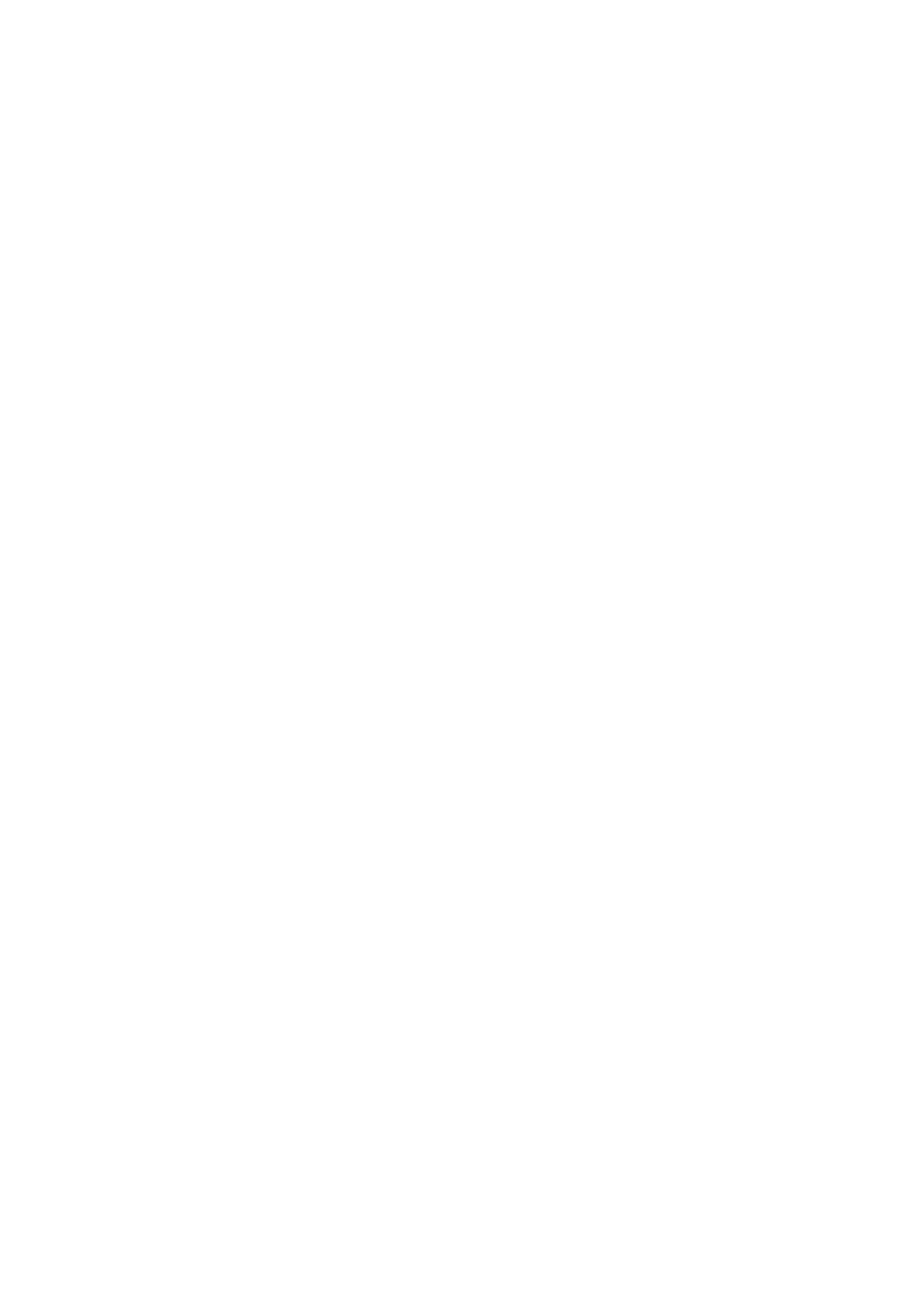### **Exhibitor Awards For 2021 Winter Fair Division Horses:- Welsh Cobs**

#### **From (200) Colt Foal. To (204) Champion Exhibit**

| <b>Class 200</b>        | <b>Colt Foal.</b>                 |           |                              |
|-------------------------|-----------------------------------|-----------|------------------------------|
|                         | <b>Held (30 Nov 2021)</b>         |           |                              |
| Place                   | Exhibitor                         | Catalogue | Animal Name                  |
| 1                       | Mr J Penfold                      | 1132      | <b>GRISTHILL TENNESSEE</b>   |
| WHISKEY                 |                                   |           |                              |
| 2                       | R & J Evans                       | 1121      | YSTWYTH THE DUKE             |
| $\mathfrak{Z}$          | Mr J G Batt                       | 1116      | ABERGAVENNY LEGACY           |
| 4                       | Miss Lorna Corsby                 | 1118      | <b>WALENA PRINCE ROYAL</b>   |
| 5                       | R W Shepherd                      | 1134      | <b>WATLING KING OF</b>       |
| <b>DIAMONDS</b>         |                                   |           |                              |
| 6                       | Mrs Sara Miriam Williams          | 1135      | PARCIAU JN                   |
| <b>Class 201</b>        | <b>Filly Or Gelding Foal.</b>     |           |                              |
|                         | <b>Held (30 Nov 2021)</b>         |           |                              |
| Place                   | Exhibitor                         | Catalogue | Animal Name                  |
| 1                       | Mr Eurig Eynon                    | 1145      | <b>HATTERALL LADY BETH</b>   |
| $\overline{\mathbf{c}}$ | Mrs Sara Miriam Williams          | 1166      | PARCIAU ANA MAI              |
| 3                       | Mr & Mrs R Bryn & Amy Jones       | 1151      | <b>BRYNNANT CHARM</b>        |
| 4                       | Iorwerth & Kathryn Hill           | 1148      | MACHILL GYPSY RED            |
| 5                       | Mrs Wendy Ennion                  | 1144      | <b>COLDWELL MILI</b>         |
| 6                       | J W Thomas                        | 1161      | ABERCIPPYN AMIRA-DDU         |
| <b>Class 202</b>        | <b>Yearling Colt.</b>             |           |                              |
|                         | <b>Held (30 Nov 2021)</b>         |           |                              |
| Place                   | Exhibitor                         | Catalogue | Animal Name                  |
| 1                       | Llanarth Stud                     | 1170      | LLANARTH BILLY BLACK         |
| GOLD                    |                                   |           |                              |
| 2                       | Mr John Axon                      | 1167      | <b>FAIRLEYWAY FIRE STORM</b> |
| <b>Class 203</b>        | <b>Yearling Filly or Gelding.</b> |           |                              |
|                         | <b>Held (30 Nov 2021)</b>         |           |                              |
| Place                   | Exhibitor                         | Catalogue | Animal Name                  |
| 1                       | Mrs Laura Ferris                  | 1178      | ROTHERDALE NEFFERLI          |
| 2                       | Miss Amy Taylor                   | 1190      | TIREVE TYWYSOGES DIVA        |
| 3                       | Mr R J Davies                     | 1176      | <b>HYWI MELODY</b>           |
| $\overline{4}$          | M Howells                         | 1180      | <b>DYFFRYNCOWIN</b>          |
| <b>MARGARITA</b>        |                                   |           |                              |
| 5                       | Miss Emma Keeling                 | 1184      | <b>CWMRHYMNI WELSH</b>       |
| <b>DOLL</b>             |                                   |           |                              |
| 6                       | Mr D C Brown                      | 1174      | PONTLASSE QUEEN OF           |
| <b>HEARTS</b>           |                                   |           |                              |
| <b>Class 204</b>        | <b>Champion Exhibit</b>           |           |                              |
|                         | <b>Held (30 Nov 2021)</b>         |           |                              |
| Place                   | Exhibitor                         | Catalogue | Animal Name                  |
| $\mathbf{1}$            | Mr Eurig Eynon                    | 1145      | <b>HATTERALL LADY BETH</b>   |
| 2                       | Mrs Sara Miriam Williams          | 1166      | PARCIAU ANA MAI              |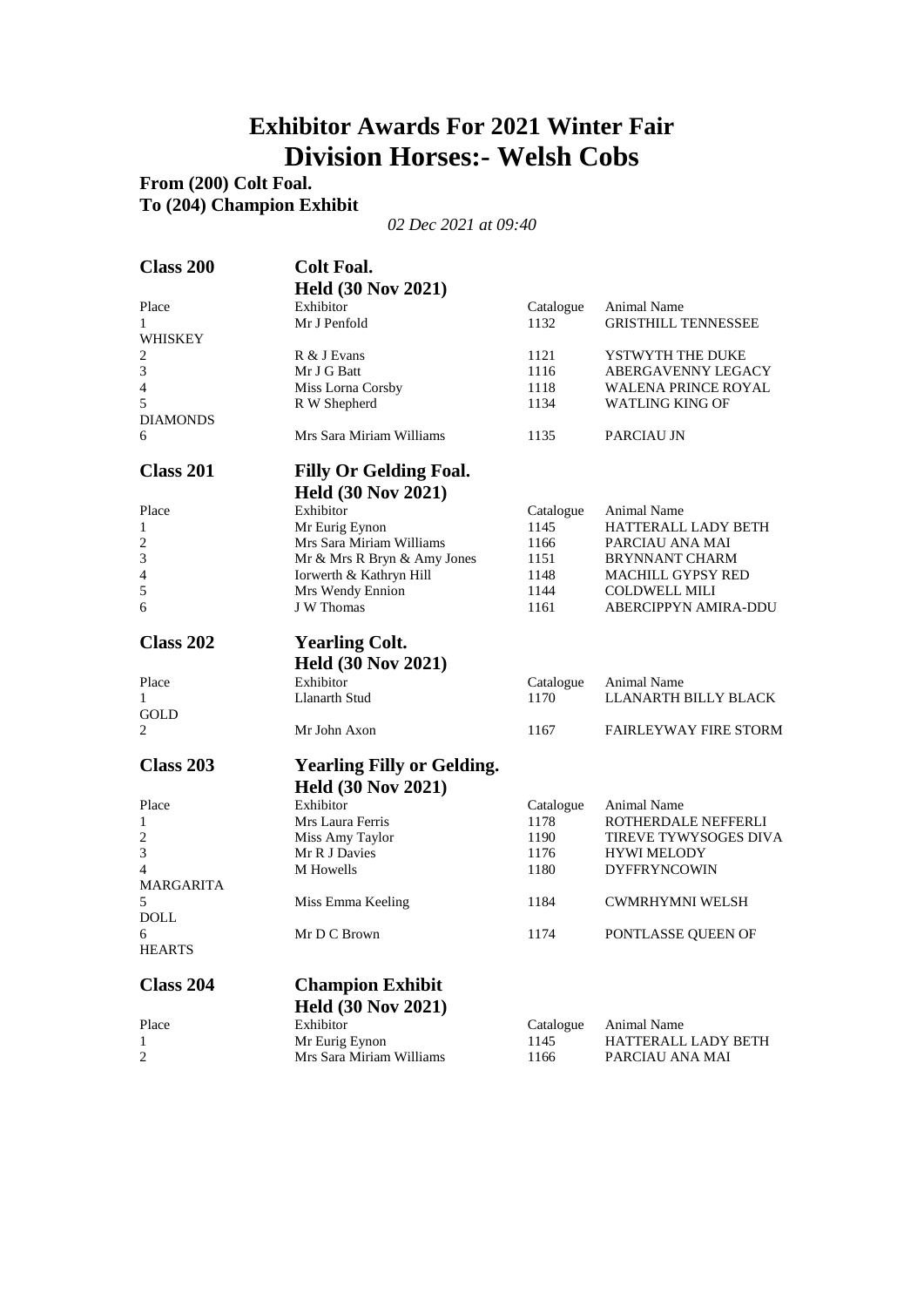## **Exhibitor Awards For 2021 Winter Fair Division Horses:- Welsh Championship**

**From (205) Supreme Champion To (205) Supreme Champion**

| <b>Class 205</b> | <b>Supreme Champion</b><br><b>Held (30 Nov 2021)</b> |           |                     |
|------------------|------------------------------------------------------|-----------|---------------------|
| Place            | Exhibitor                                            | Catalogue | Animal Name         |
|                  | Llanarth Stud                                        | 1001      | LLANARTH CONSORT    |
| 2                | Mr Dorian Lloyd                                      | 1098      | ORMOND BRENIN Y SER |